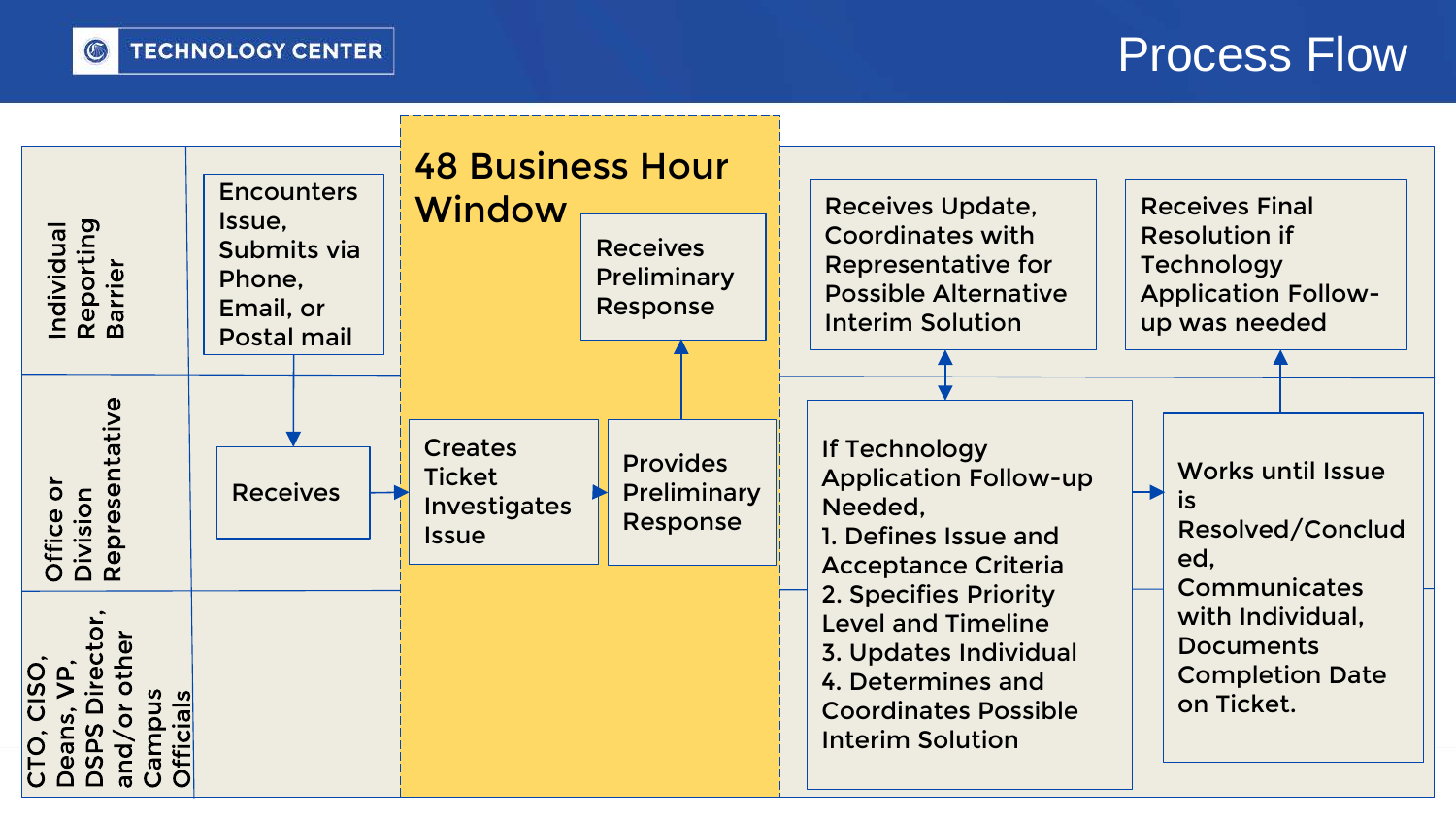

## **Process Flow**

Individual

the Ticket

2. Documents the

Resolution and

Resolved Date on

| Step 1                                                                                                    | Step 2                                                                                                                                                                                                                              | Step 3                                                                                                                                              |
|-----------------------------------------------------------------------------------------------------------|-------------------------------------------------------------------------------------------------------------------------------------------------------------------------------------------------------------------------------------|-----------------------------------------------------------------------------------------------------------------------------------------------------|
| <b>Individual</b><br>Reporting<br><b>Barrier Submits</b><br>Issue via<br>Phone, Email,<br>or Postal mail. | <b>Office or Division Representative:</b><br><b>Receives</b><br><b>Creates Ticket</b><br>2.<br>Investigates<br>3.<br><b>Communicates to Reporting Individual within 48</b><br>4.<br>Hours.                                          | CTO, CISO, Dean, VP,<br><b>Campus Official Involved</b><br>as Well as Appropriate<br>Staff:<br><b>Works to Resolve</b><br><b>Issue per Timeline</b> |
|                                                                                                           | If an Accessibility Issue is Discovered affecting Assistive or<br>Information/Communication Technologies, Representative<br>Consults with CTO, CISO, Deans, VP, DSPS Director, other<br>Campus Officials, and/or appropriate Staff. | <b>Office or Division</b><br>Representative:<br><b>Communicates to</b>                                                                              |

- 1) Documents Existing Accessibility Issue and Acceptance Criteria in Ticket
- 2) Specifies the Priority for Resolving the Accessibility
- 3) Provides Additional Communications to Reporting Individual and Coordinates Interim Solution